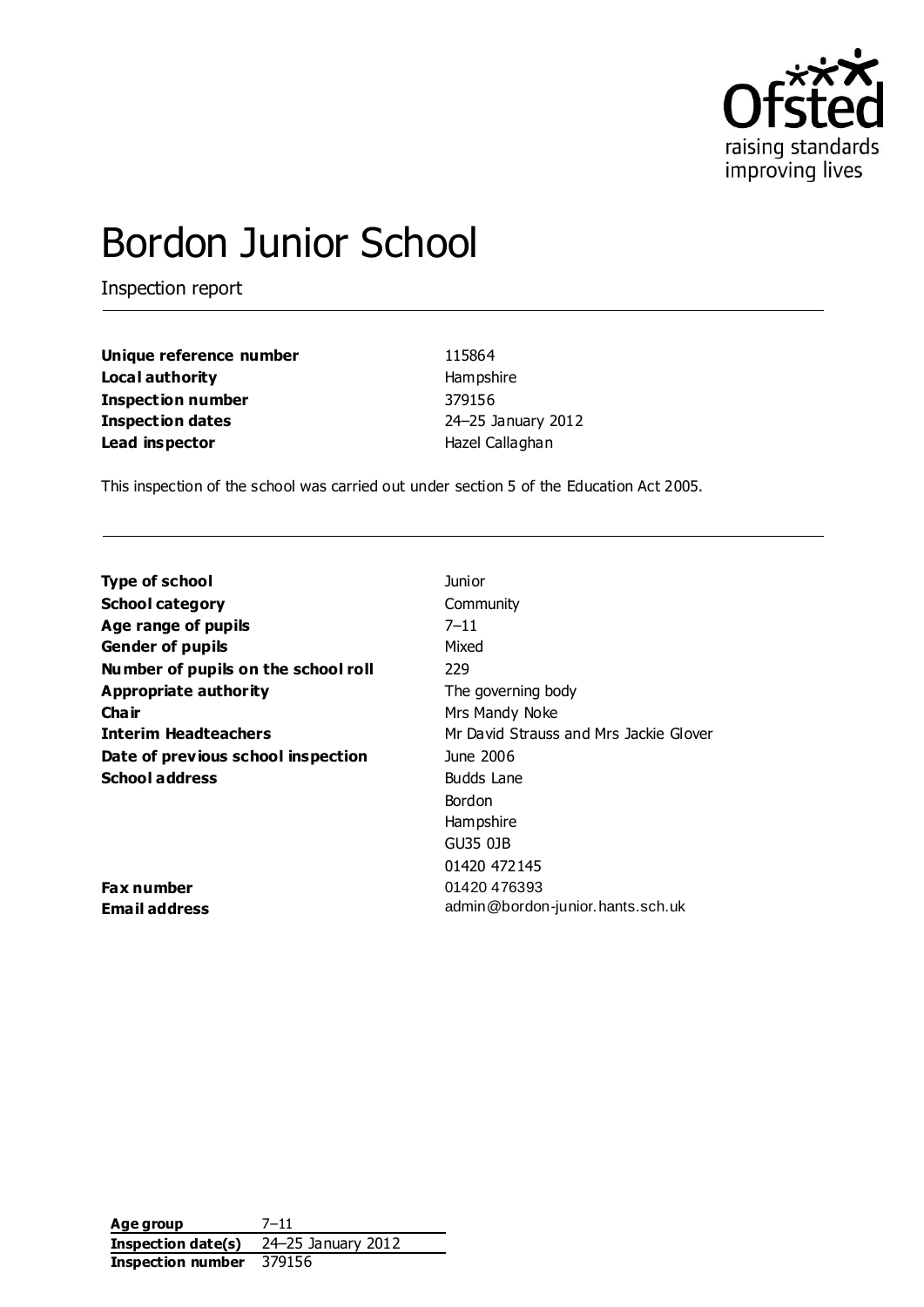You can use Parent View to give Ofsted your opinion on your child's school. Ofsted will use the information parents and carers provide when deciding which schools to inspect and when.

You can also use Parent View to find out what other parents and carers think about schools in England. You can visit [www.parentview.ofsted.gov.uk,](http://www.parentview.ofsted.gov.uk/) or look for the link on the main Ofsted website: [www.ofsted.gov.uk](http://www.ofsted.gov.uk/)

The Office for Standards in Education, Children's Services and Skills (Ofsted) regulates and inspects to achieve excellence in the care of children and young people, and in education and skills for learners of all ages. It regulates and inspects childcare and children's social care, and inspects the Children and Family Court Advisory Support Service (Cafcass), schools, colleges, initial teacher training, work-based learning and skills training, adult and community learning, and education and training in prisons and other secure establishments. It assesses council children's services, and inspects services for looked after children, safeguarding and child protection.

Further copies of this report are obtainable from the school. Under the Education Act 2005, the school must provide a copy of this report free of charge to certain categories of people. A charge not exceeding the full cost of reproduction may be made for any other copies supplied.

If you would like a copy of this document in a different format, such as large print or Braille, please telephone 0300 123 4234, or email enquiries@ofsted.gov.uk.

You may copy all or parts of this document for non-commercial educational purposes, as long as you give details of the source and date of publication and do not alter the information in any way.

To receive regular email alerts about new publications, including survey reports and school inspection reports, please visit our website and go to 'Subscribe'.

Piccadilly Gate Store St **Manchester** M1 2WD

T: 0300 123 4234 Textphone: 0161 618 8524 E: enquiries@ofsted.gov.uk W: www.ofsted.gov.uk



© Crown copyright 2012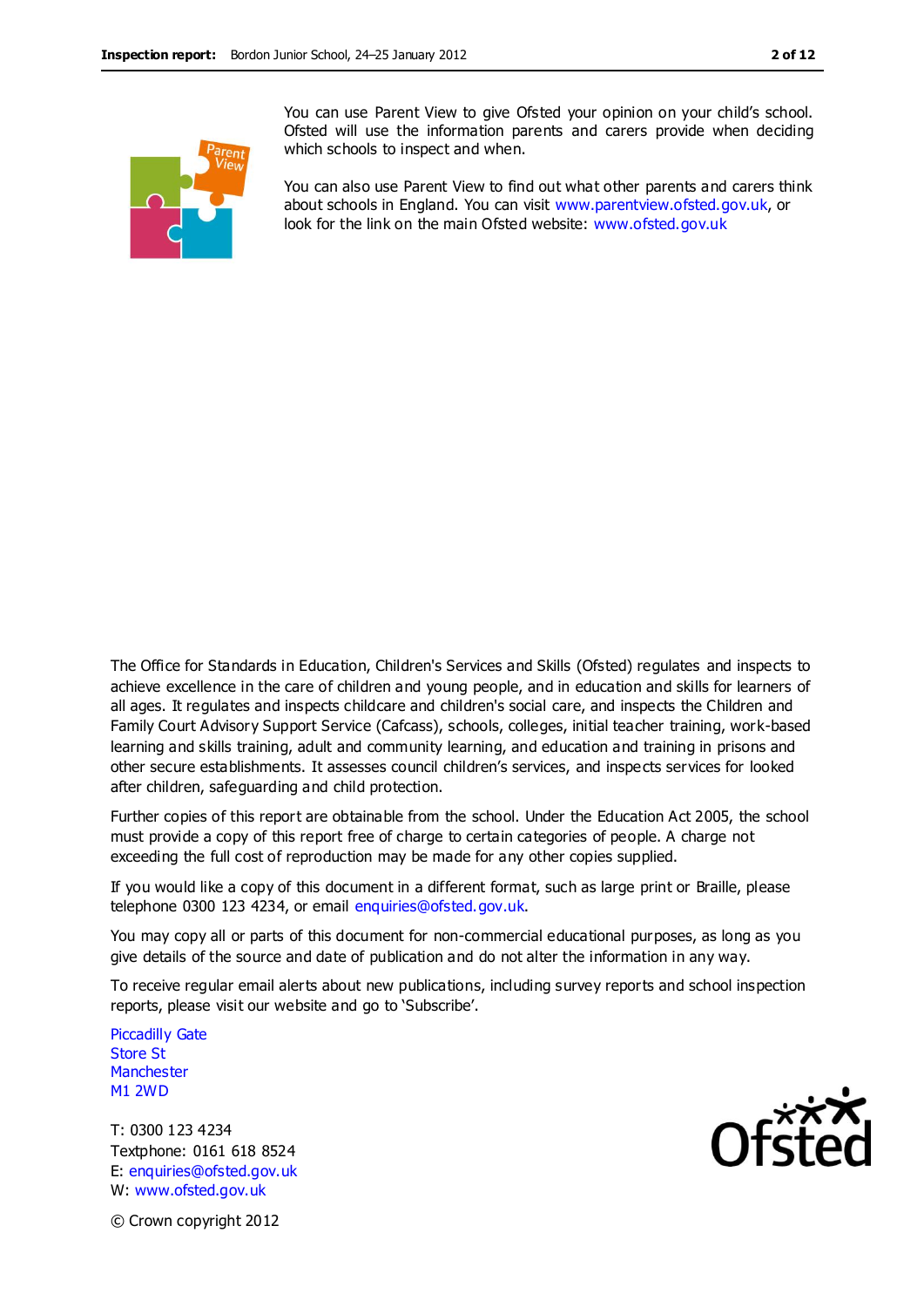# **Introduction**

Inspection team

Ronald Hall **Additional inspector** 

Hazel Callaghan **Additional inspector** 

This inspection was carried out with two days' notice. The inspectors observed 16 lessons taught by 8 teachers and a final-year teaching student and made other observations of pupils' learning taking in total approximately 9 hours. Meetings were held with staff, representatives of the governing body, pupils and with two parents who asked to see the inspectors. Inspectors took account of the responses to the online questionnaire (Parent View) in planning the inspection, observed the school's work, and looked at a range of documentation including that linked to safeguarding, the school's own self-evaluation, the school improvement plan, its records of pupils' attainment and progress, pupils' work and reports made about the school by Ofsted (interim monitoring letter) and the local authority. The team scrutinised 88 parental questionnaires and others returned by pupils and staff.

# **Information about the school**

This is a larger than average-sized school. The vast majority of pupils come from families of White British backgrounds, but there are a variety of minority ethnic groups represented within the school community, 10% of whom are learning English as an additional language. There is a higher than average proportion of disabled pupils and those with special educational needs and a high proportion of pupils who face challenges in their lives that may make them vulnerable. Over 20% of pupils enter and leave the school throughout the year. This is partly due to the high proportion of families in the forces stationed nearby, who may only stay in the area for a matter of months, and partly to pupils changing schools. The proportion of pupils known to be eligible for free school meals is below average. The headteacher left the school last term to take up another post and two interim headteachers have been appointed on a part-time basis to support the school until the new substantive headteacher takes up post after Easter. The school inspection due in 2009 was deferred by Ofsted until after autumn of 2011. The school exceeds the floor targets set for pupils' attainment and progress in English and mathematics significantly. The junior school is on the same site as Bordon Infant School and a children's centre, both of which were inspected during the same week as the junior school.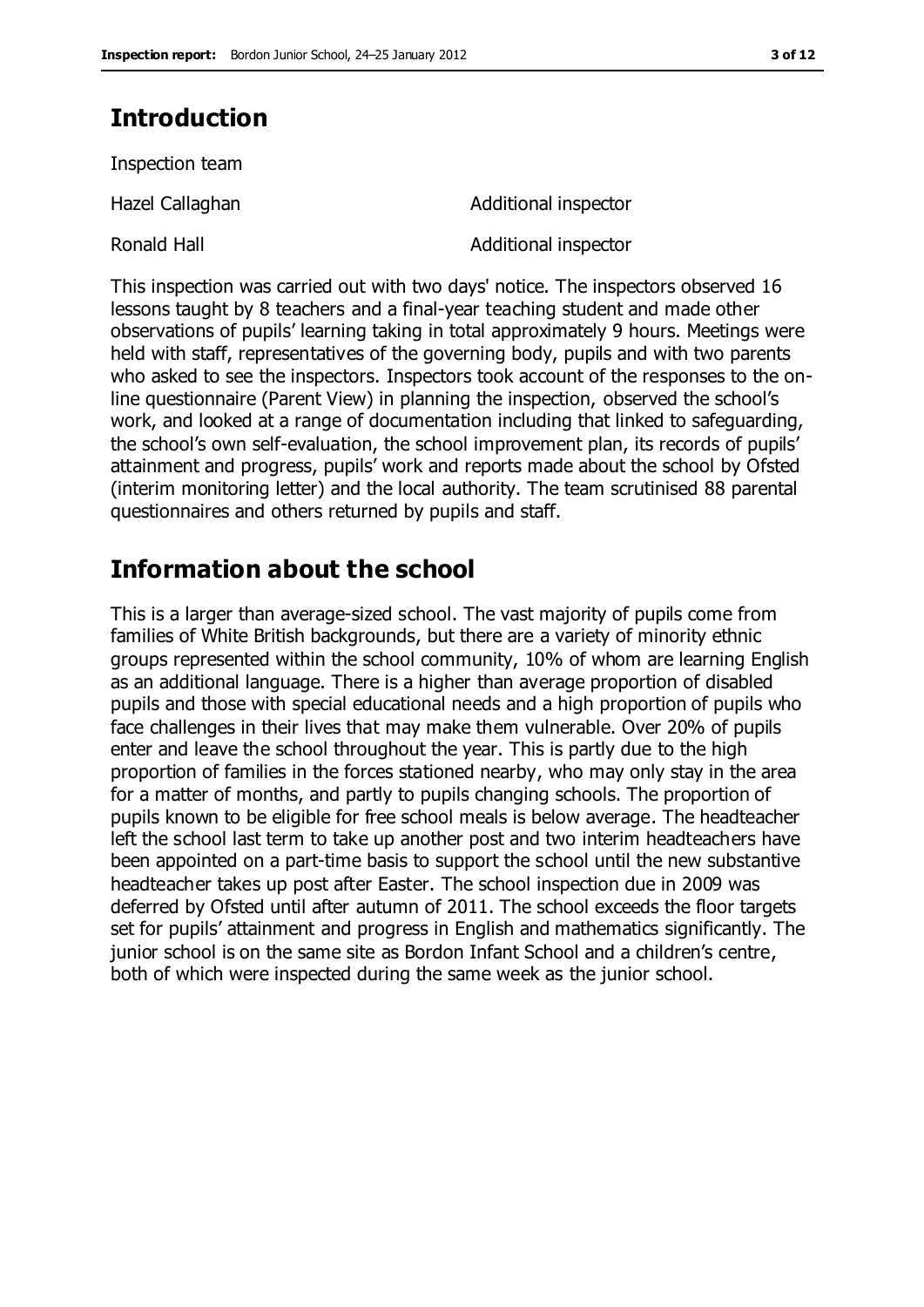**Inspection grades: 1 is outstanding, 2 is good, 3 is satisfactory, and 4 is inadequate** Please turn to the glossary for a description of the grades and inspection terms

## **Inspection judgements**

| <b>Overall effectiveness</b>          |  |
|---------------------------------------|--|
|                                       |  |
| <b>Achievement of pupils</b>          |  |
| <b>Quality of teaching</b>            |  |
| <b>Behaviour and safety of pupils</b> |  |
| <b>Leadership and management</b>      |  |

### **Key findings**

- This is a good school. It has high aspirations for its pupils' academic and personal development and enables them to make strong progress in their learning to reach above-average standards of attainment. Pupils of all abilities and from all groups achieve well, usually better than their peers nationally, particularly in mathematics.
- The school provides excellent support for pupils who face challenging circumstances in their lives so they settle to learning well.
- $\blacksquare$  The curriculum provides pupils with exciting and memorable activities which promote pupils' spiritual, moral, social and cultural education very well.
- High expectations, consistent approaches, and effective use of outside agencies and resources help those pupils with challenging behaviour to develop selfdiscipline, confidence and self-esteem, which is resulting in their muchimproved behaviour.
- Extremely strong leadership from senior leaders and the governing body, along with effective distributed leadership at all levels, has enabled this school to improve significantly from its previous inspection.
- Pupils' progress is tracked effectively and potential underachievement tackled rapidly so that attainment is above average overall by the time pupils leave the school in Year 6. Pupils achieve well and make consistently good progress, which accelerates through the school in reading and mathematics. The good progress evident in writing does not develop until pupils are older, with the result that attainment in English is lower than mathematics in Year 6.
- Teaching is good and teachers are skilled in motivating pupils' interest in learning and the desire to do well. The teachers monitor pupils' progress effectively, but, sometimes, the different types of assessment employed cloud the early identification of gaps in pupils' learning. Planning does not always sufficiently ensure that the activities are aimed at these weaknesses, particularly in writing in Years 3 and 4.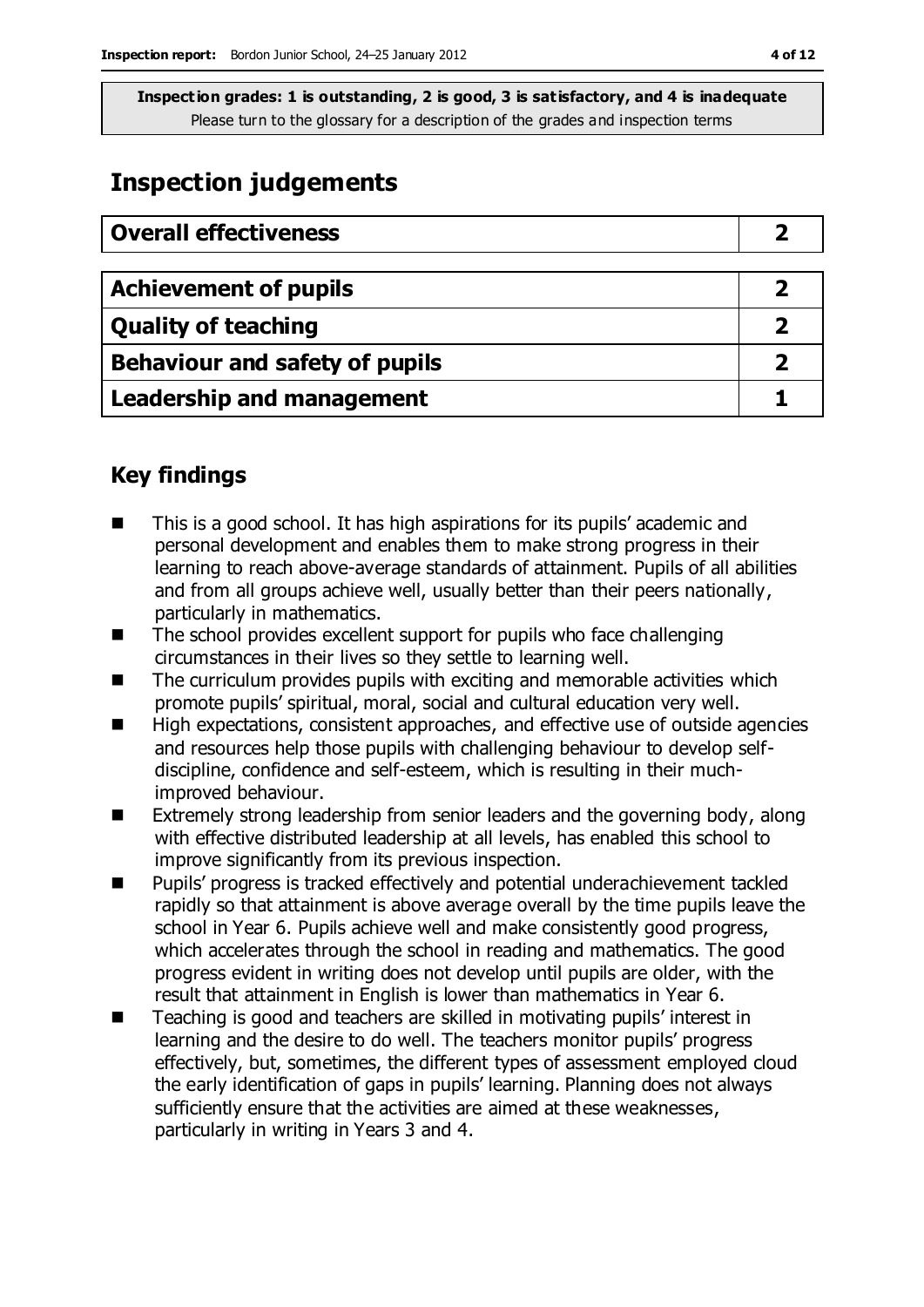**Inspection grades: 1 is outstanding, 2 is good, 3 is satisfactory, and 4 is inadequate** Please turn to the glossary for a description of the grades and inspection terms

### **What does the school need to do to improve further?**

- Raise attainment in English so it reaches the same high level as that achieved in mathematics by enabling pupils to make more rapid progress in their writing in Years 3 and 4.
- $\blacksquare$  Increase the number of outstanding lessons by:
	- simplifying systems of assessment so that gaps in pupils' learning are  $\equiv$ identified quickly and accurately when pupils start in the school
	- ensuring lesson plans take full account of pupils' specific needs within the class so that gaps in learning are addressed
	- setting attainment targets for the end of the year that take full account of the capabilities of pupils, as well as their prior learning, so that opportunities to increase the progress of more-able pupils in particular are identified consistently in all lessons.

### **Main report**

#### **Achievement of pupils**

Pupils' attainment and rates of progress have increased significantly since the last inspection, when they were broadly average. Taken together, standards of attainment in English and mathematics are now above average, with mathematics being particularly strong over the last four years. Attainment in reading by the time pupils leave school is above average. All pupils, including those with special educational needs, those known to be eligible for free school meals, pupils from minority ethnic groups, and those learning English as an additional language, reach higher levels than their peers nationally. Pupils' progress is significantly stronger than that seen nationally, with the result that any gaps between pupils' attainment and that of all pupils nationally are closing rapidly, particularly for disabled pupils and those with special educational needs. Pupils make good progress through the school in reading and mathematics, but pupils' writing skills are slower to develop in Years 3 and 4. Progress accelerates sharply in Years 5 and 6, however, so that all groups make better than expected progress overall from their various starting points in both English and mathematics.

Pupils enjoy work that challenges their thinking. In a Year 4 class, for example, there was a buzz of discussion as pupils completed their work in mathematics successfully. Pupils are eager learners, particularly in Years 5 and 6. They are curious about the world they live in and work well together investigating ideas and new ways of working. They use their knowledge and skills well to make progress in all areas of their work. Pupils in Year 6, for example, worked together in pairs to investigate all the necessary information they required to inform their parents and carers about their planned visit to Hampton Court as part of their study of the Tudors. This required studying the prices for transporting adults and pupils, plus the entrance fee, which had various forms of discounts available. Pupils showed concentration and perseverance as they selected the data they needed logically from the wide range of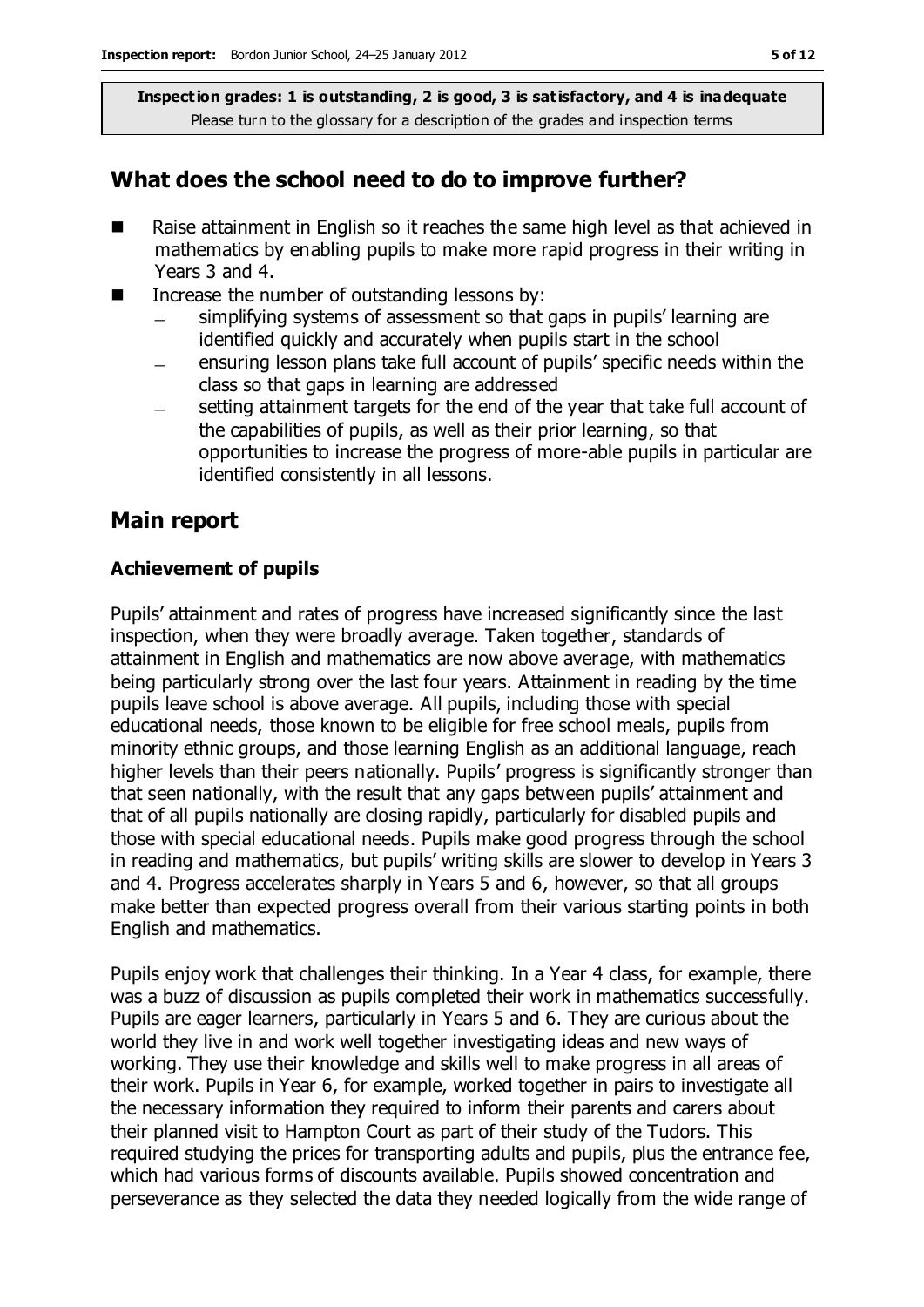**Inspection grades: 1 is outstanding, 2 is good, 3 is satisfactory, and 4 is inadequate** Please turn to the glossary for a description of the grades and inspection terms

information available, to calculate the total cost for each child. Those pupils who join the school at different times through the year settle quickly and soon start to make similarly strong progress as their peers. Those pupils with significant barriers to their learning take longer to settle to their work, but, under the excellent support of all staff, sometimes with the support of outside agencies, they make good progress too, once they have gained confidence in their own abilities. The vast majority of parents and carers who responded to the inspection questionnaire were very pleased with their children's good progress. Parents and carers say they are helped to understand how well their children are doing and also feel they are making good progress.

#### **Quality of teaching**

Parents and carers and pupils confirm the evidence from inspection that teaching is good and sometimes outstanding. Typically, lessons are well planned, activities engage pupils' interest, and effective strategies are used to help pupils identify how they can improve. In a good English lesson in Year 5, for example, pupils were given good levels of support in recognising how they could improve their writing, with the result that pupils of all abilities developed a descriptive piece of writing which they could see was more exciting and would grab the interest of the reader.

Teachers in the same year group, often, plan their lessons together and this usually works well, but, sometimes, activities are not sufficiently focused on the different needs of pupils in both classes. Gaps in pupils' learning are not sufficiently focused upon, which slows progress in the lesson. Good teaching promotes pupils' good learning successfully, but the outstanding lessons make learning exciting and challenge pupils to perform at the highest level because activities are absorbing and matched extremely well to the pupils' needs. An outstanding lesson in English that was observed succeeded in all these areas. It proceeded at a brisk rate, enthused and engaged every pupil totally, extended the thinking of the most able and provided support for those who were less secure. Pupils were not only proud of the work they produced, but also equally proud of each other's.

Teachers use many strategies to help their pupils understand how well they are doing and how to improve. Marking is constructive and gives pupils a good understanding of how their work can be developed further. Many strategies help pupils understand how to be successful in their work, particularly in writing, and this, along with targets for the next stage in learning, is helping all pupils to make at least good progress over time.

The curriculum is used well to promote pupils' interest and there is a good emphasis on giving time for pupils to reflect on their ideas, to work together cooperatively, to meet new experiences and new people, so promoting effectively their spiritual, social, moral and cultural development. A wide range of additional activities in music, art and sport provide opportunities for pupils to find success in other areas of their learning. The extensive range of after-school clubs is well attended and very much enjoyed. The outside areas around the school have been developed extremely well to provide a diverse, stimulating and fun environment for learning.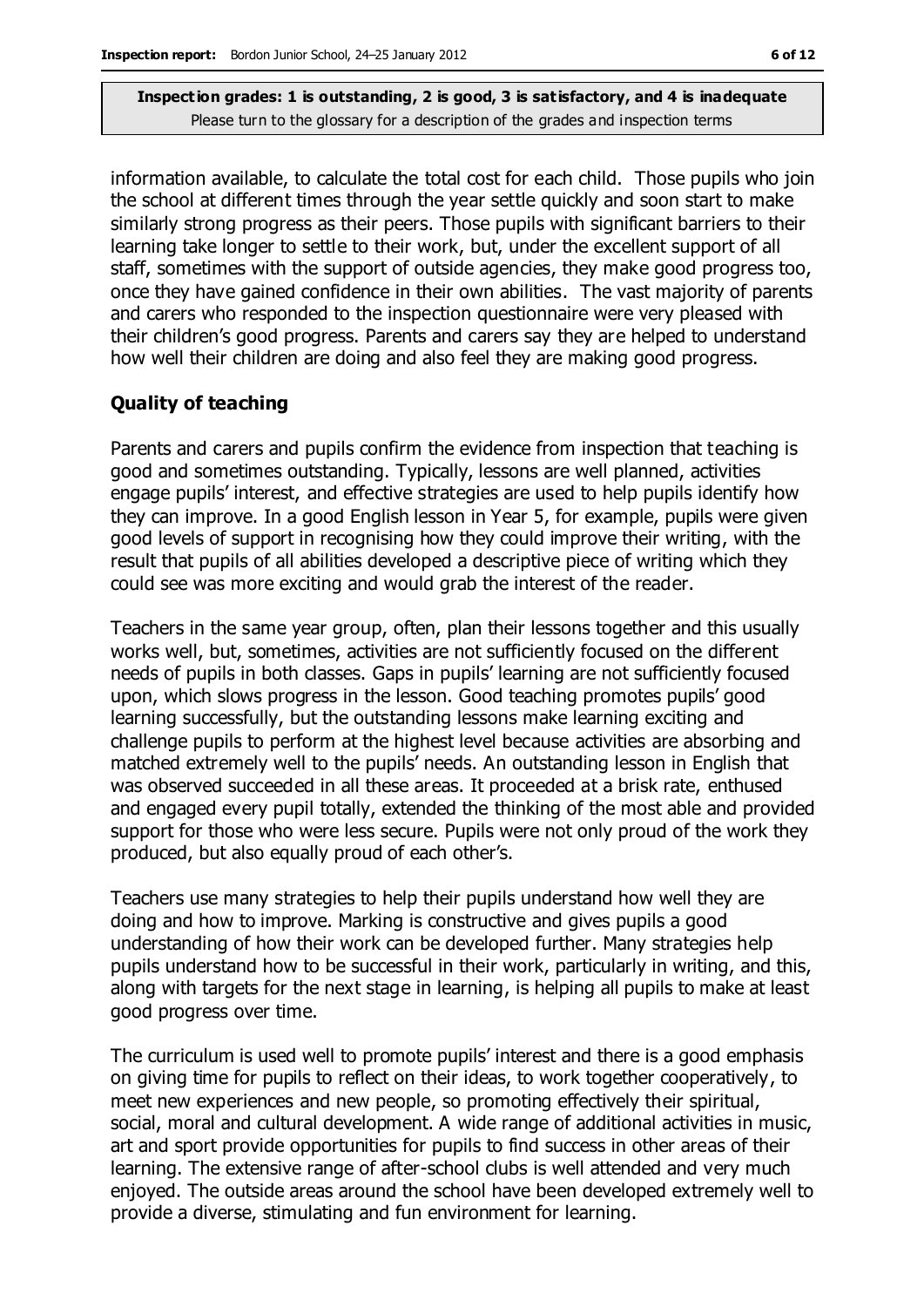**Inspection grades: 1 is outstanding, 2 is good, 3 is satisfactory, and 4 is inadequate**

Please turn to the glossary for a description of the grades and inspection terms

#### **Behaviour and safety of pupils**

Behaviour is good on the whole and pupils show good attitudes to their work and to each other. Pupils show respect for adults and for each other. They enjoy meeting new people and welcome pupils who are new to the school. Pupils are polite and the older pupils very mature in their attitudes when discussing behaviour in the school. They recognise that some children find it difficult to behave well and they say some do not concentrate, which can disturb their work. Parents and carers who responded to the inspection questionnaire showed concern also, particularly about poor behaviour disrupting lessons. There is a significant proportion of pupils in the school who have behavioural and emotional difficulties and there have been a few temporary exclusions when staff felt that a child's behaviour had been unacceptable. The school helps to fund an external facility, the Linden Centre, which is used very effectively to help those pupils who find difficulty in controlling their emotions. This support has enabled pupils to develop their own strategies and learn self-control. Also, staff use strategies consistently to manage and adapt pupils' behaviour. Together with strong relationships, effective care and support, pupils' behaviour is improving rapidly. By the time pupils are in Years 5 and 6, inappropriate behaviour is infrequent. Pupils feel that bullying is rare and, when it occurs, teachers are quick to act and put things right. Racist incidents are infrequent and resolved promptly.

The vast majority of pupils say they feel safe in school and almost all parents and carers who responded to the inspection questionnaire said they felt their children were kept safe at school. There is a strong school ethos about keeping safe and pupils have a good understanding of how they do so, showing understanding of issues such as the dangers of the internet, for example. Pupils recognise potentially dangerous situations well and use sensible precautions when dealing with them. Attendance is above the national average and pupils are usually punctual to school.

#### **Leadership and management**

The pursuit of excellence in all of the school's activities is demonstrated by an uncompromising and highly successful drive to help pupils reach good levels of achievement. This has been successfully achieved for all pupils, including disabled pupils and those with special educational needs, over a sustained period of time. All leaders and managers, including the governing body, are highly ambitious for the school and lead by example. The interim headteachers are successfully continuing the drive for continuous improvement in their support of the deputy headteacher and all the staff. The governing body is well informed and very evaluative of its own work, as well of that of the school. It bases its actions on an accurate understanding of the school's performance and is challenging leaders effectively so that the pace of improvements is maintained.

Key leaders' clear focus on improving teaching and learning has resulted in teaching that is good and sometimes outstanding. The leadership team has improved the school significantly since the previous inspection. Areas for improvement have been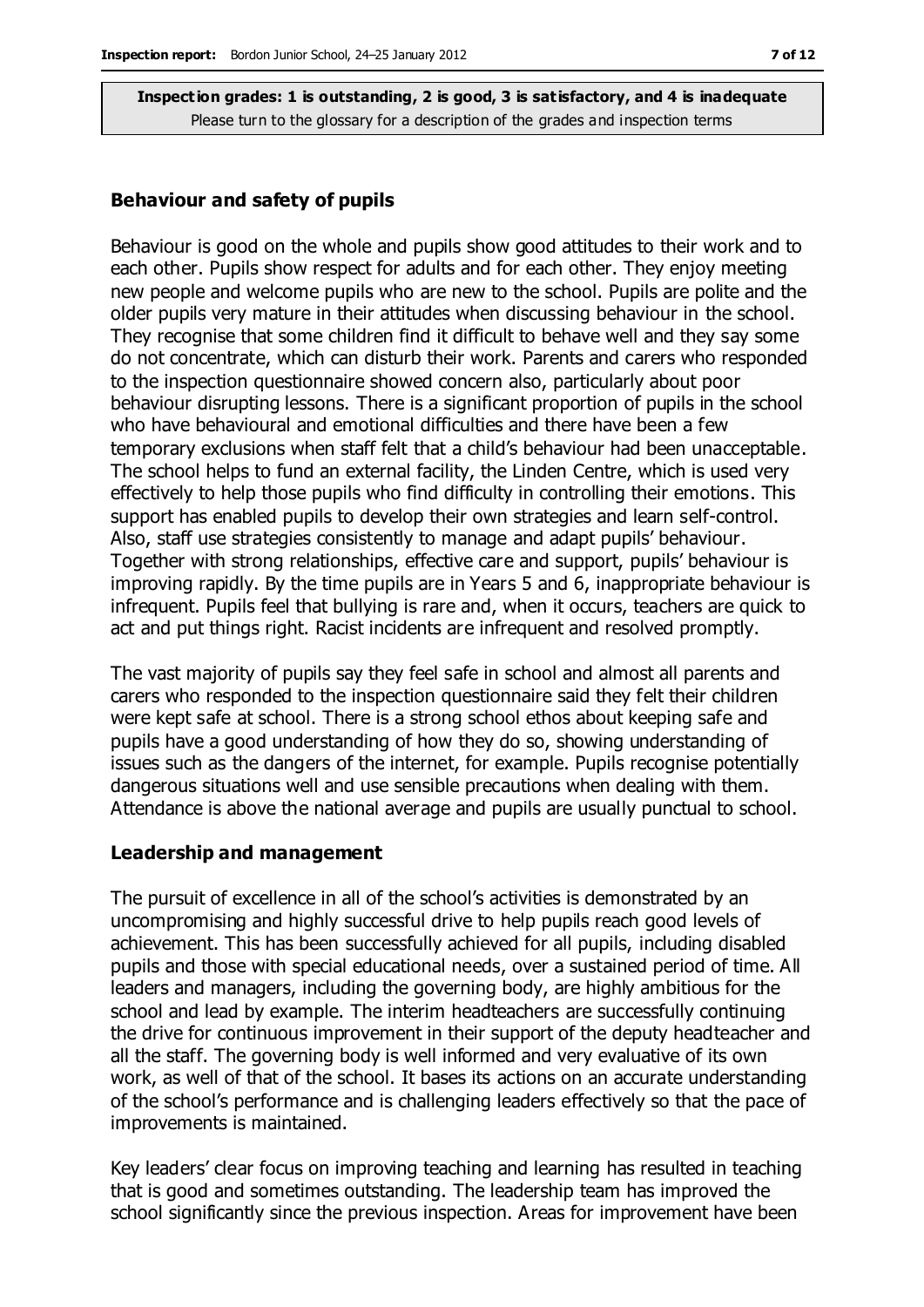tackled successfully and many aspects of the provision improved. The curriculum provides for pupils' spiritual, moral, social and cultural development very successfully and meets their needs, interests, and aptitudes well. Staff ensure there is no evident discrimination and very effectively promote pupils' equal opportunities to achieve well. The school has highly successful strategies for engaging with parents and carers and provides high levels of support for families who are meeting challenging circumstances and those whose children have particular special needs or behavioural difficulties. Strategies to support these pupils have a strong impact on improving their personal and academic progress. Many parents and carers commented on the strong leadership and high levels of support given to pupils and their families. The school's arrangements for safeguarding pupils meet statutory requirements.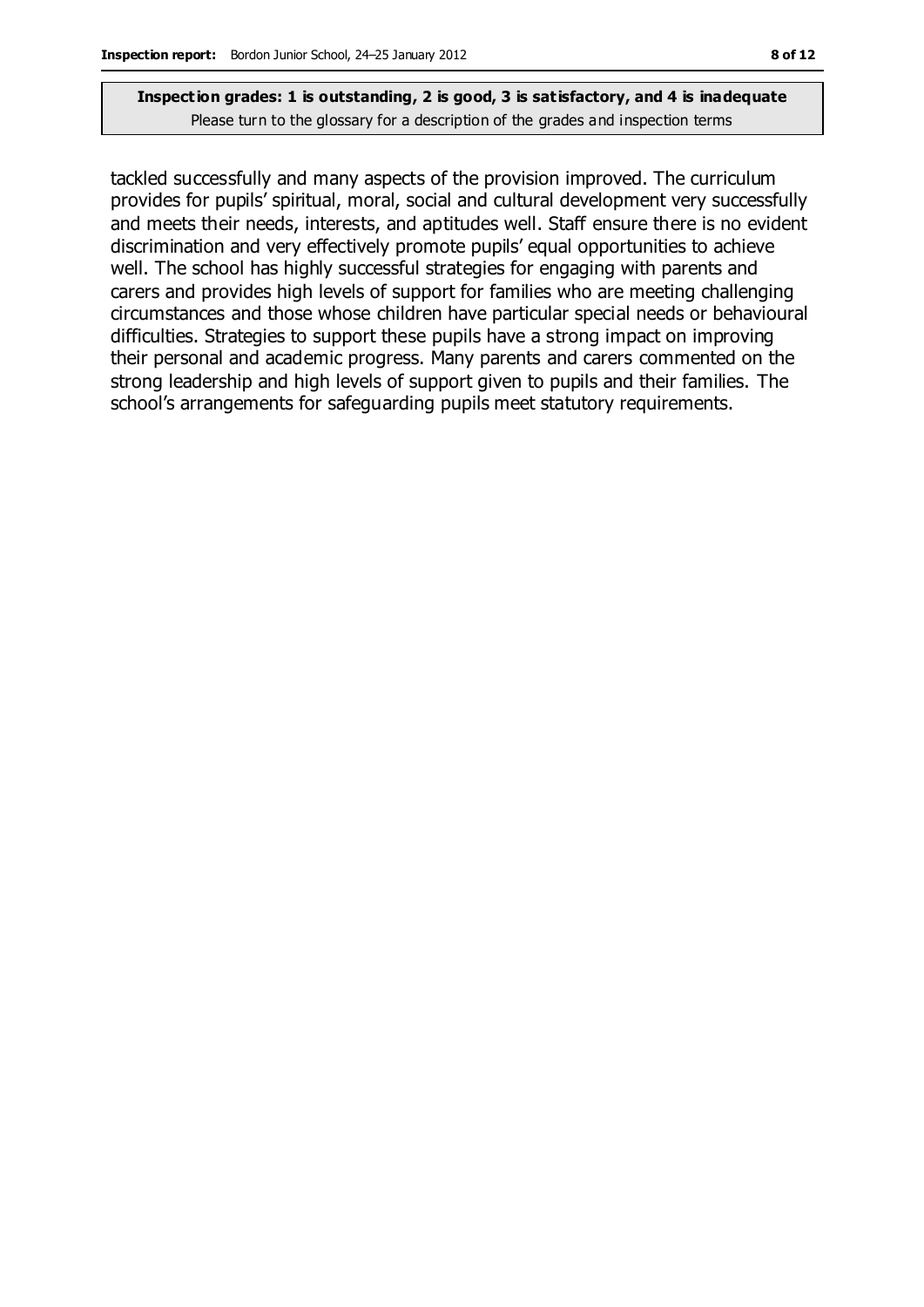# **Glossary**

### **What inspection judgements mean**

| Grade   | <b>Judgement</b> | <b>Description</b>                                            |
|---------|------------------|---------------------------------------------------------------|
| Grade 1 | Outstanding      | These features are highly effective. An outstanding           |
|         |                  | school provides exceptionally well for all its pupils' needs. |
| Grade 2 | Good             | These are very positive features of a school. A school        |
|         |                  | that is good is serving its pupils well.                      |
| Grade 3 | Satisfactory     | These features are of reasonable quality. A satisfactory      |
|         |                  | school is providing adequately for its pupils.                |
| Grade 4 | Inadequate       | These features are not of an acceptable standard. An          |
|         |                  | inadequate school needs to make significant                   |
|         |                  | improvement in order to meet the needs of its pupils.         |
|         |                  | Ofsted inspectors will make further visits until it           |
|         |                  | improves.                                                     |

### **Overall effectiveness of schools**

|                         | Overall effectiveness judgement (percentage of schools) |      |                     |                   |
|-------------------------|---------------------------------------------------------|------|---------------------|-------------------|
| <b>Type of school</b>   | <b>Outstanding</b>                                      | Good | <b>Satisfactory</b> | <b>Inadequate</b> |
| Nursery schools         | 46                                                      | 46   |                     |                   |
| Primary schools         |                                                         | 47   | 40                  |                   |
| Secondary<br>schools    | 14                                                      | 38   | 40                  |                   |
| Special schools         | 28                                                      | 48   | 20                  |                   |
| Pupil referral<br>units | 15                                                      | 50   | 29                  |                   |
| All schools             |                                                         | 46   | 38                  |                   |

New school inspection arrangements have been introduced from 1 January 2012. This means that inspectors make judgements that were not made previously.

The data in the table above are for the period 1 September 2010 to 31 August 2011 and represent judgements that were made under the school inspection arrangements that were introduced on 1 September 2009. These data are consistent with the latest published official statistics about maintained school inspection outcomes (see [www.ofsted.gov.uk\)](http://www.ofsted.gov.uk/).

The sample of schools inspected during 2010/11 was not representative of all schools nationally, as weaker schools are inspected more frequently than good or outstanding schools.

Primary schools include primary academy converters. Secondary schools include secondary academy converters, sponsor-led academies and city technology colleges. Special schools include special academy converters and non-maintained special schools.

Percentages are rounded and do not always add exactly to 100.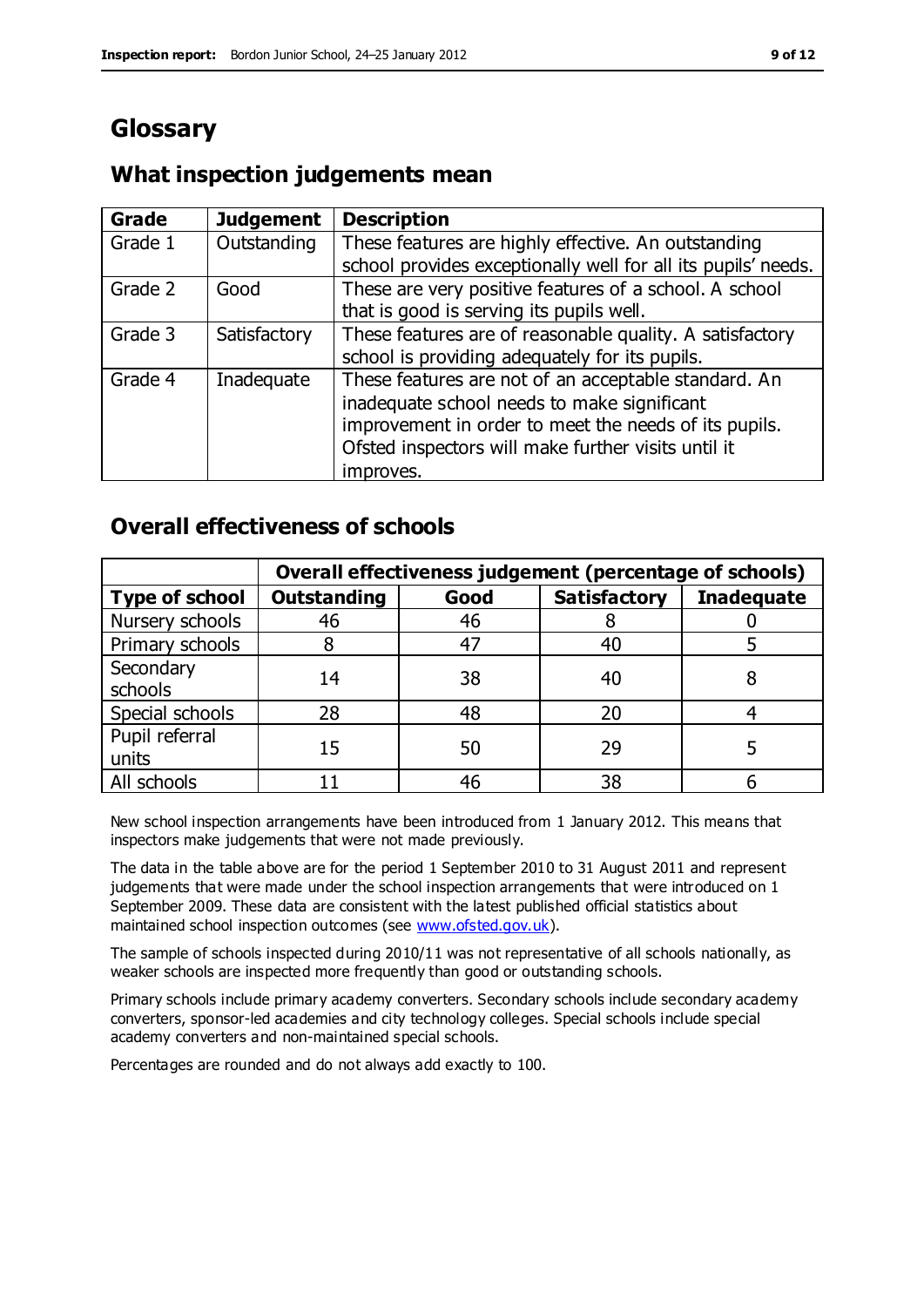# **Common terminology used by inspectors**

| Achievement:                  | the progress and success of a pupil in their<br>learning and development taking account of their<br>attainment.                                                                                                        |
|-------------------------------|------------------------------------------------------------------------------------------------------------------------------------------------------------------------------------------------------------------------|
| Attainment:                   | the standard of the pupils' work shown by test and<br>examination results and in lessons.                                                                                                                              |
| Attendance                    | the regular attendance of pupils at school and in<br>lessons, taking into account the school's efforts to<br>encourage good attendance.                                                                                |
| Behaviour                     | how well pupils behave in lessons, with emphasis<br>on their attitude to learning. Pupils' punctuality to<br>lessons and their conduct around the school.                                                              |
| Capacity to improve:          | the proven ability of the school to continue<br>improving based on its self-evaluation and what<br>the school has accomplished so far and on the<br>quality of its systems to maintain improvement.                    |
| Leadership and management:    | the contribution of all the staff with responsibilities,<br>not just the governors and headteacher, to<br>identifying priorities, directing and motivating staff<br>and running the school.                            |
| Learning:                     | how well pupils acquire knowledge, develop their<br>understanding, learn and practise skills and are<br>developing their competence as learners.                                                                       |
| <b>Overall effectiveness:</b> | inspectors form a judgement on a school's overall<br>effectiveness based on the findings from their<br>inspection of the school.                                                                                       |
| Progress:                     | the rate at which pupils are learning in lessons and<br>over longer periods of time. It is often measured<br>by comparing the pupils' attainment at the end of a<br>key stage with their attainment when they started. |
| Safety                        | how safe pupils are in school, including in lessons;<br>and their understanding of risks. Pupils' freedom<br>from bullying and harassment. How well the school<br>promotes safety, for example e-learning.             |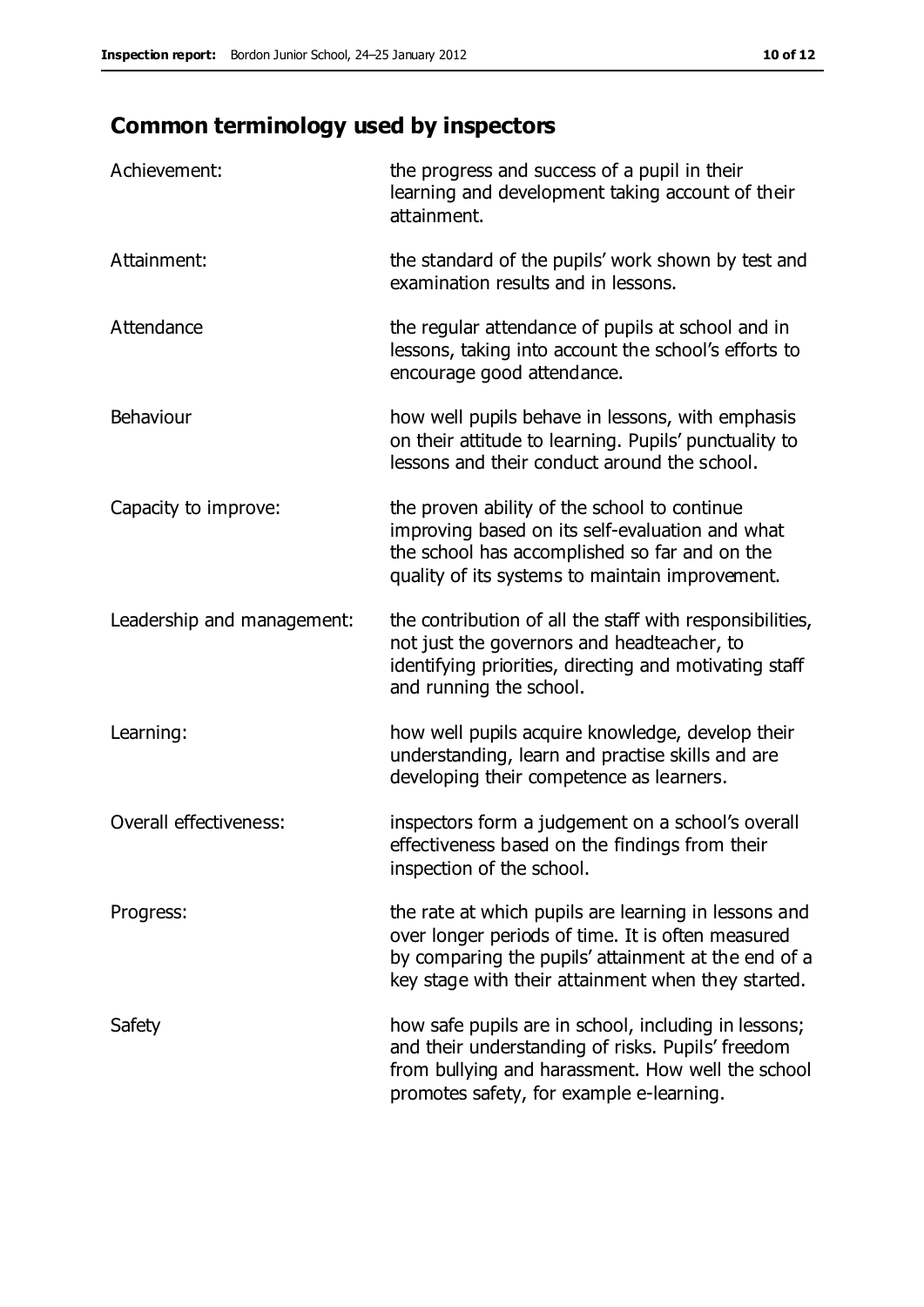#### **This letter is provided for the school, parents and carers to share with their children. It describes Ofsted's main findings from the inspection of their school.**

26 January 2012

Dear Children

### **Inspection of Bordon Junior School, Bordon GU35 0JB**

Thank you for making us so welcome and answering our questions when we visited you recently. You and your parents and carers are rightly proud of your school and we agree it is a good school.

### **Here are some of the things we found out about you and your school.**

- You all make good progress to reach standards that are above most pupils nationally. You do particularly well in your reading and mathematics.
- You want to do well; most of you try hard and enjoy your work.
- Behaviour is good overall, but some pupils have difficulties in concentrating in lessons and behaving well. They are supported very well and their behaviour has improved a great deal.
- You feel very safe in school and have a good understanding of how to keep yourselves and others safe.
- You are taught well and all your teachers work hard to make your lessons interesting.
- The school is led extremely well and there have been lots of improvements.
- $\blacksquare$  The governing body and all the staff work hard to make your school even better.
- The curriculum is exciting and you are rightly proud of the fantastic outdoor areas, where you can enjoy many activities and enjoyable lessons.

Even though Bordon Junior is a good school we have asked your teachers and the governing body to do two main things to make your school even better.

- Help you to make better progress in writing in Years 3 and 4 so that you reach the same good standards in English as those in mathematics by the end of Year 6.
- Make teaching even stronger by ensuring any gaps in your learning are identified quickly, that your lessons help you to improve in these areas, and that the teachers ensure everyone, especially those who find learning easy, make the best progress possible.

Thank you again for your warm welcome and we wish you well for the future.

Yours sincerely Hazel Callaghan Lead Inspector (on behalf of the inspection team)